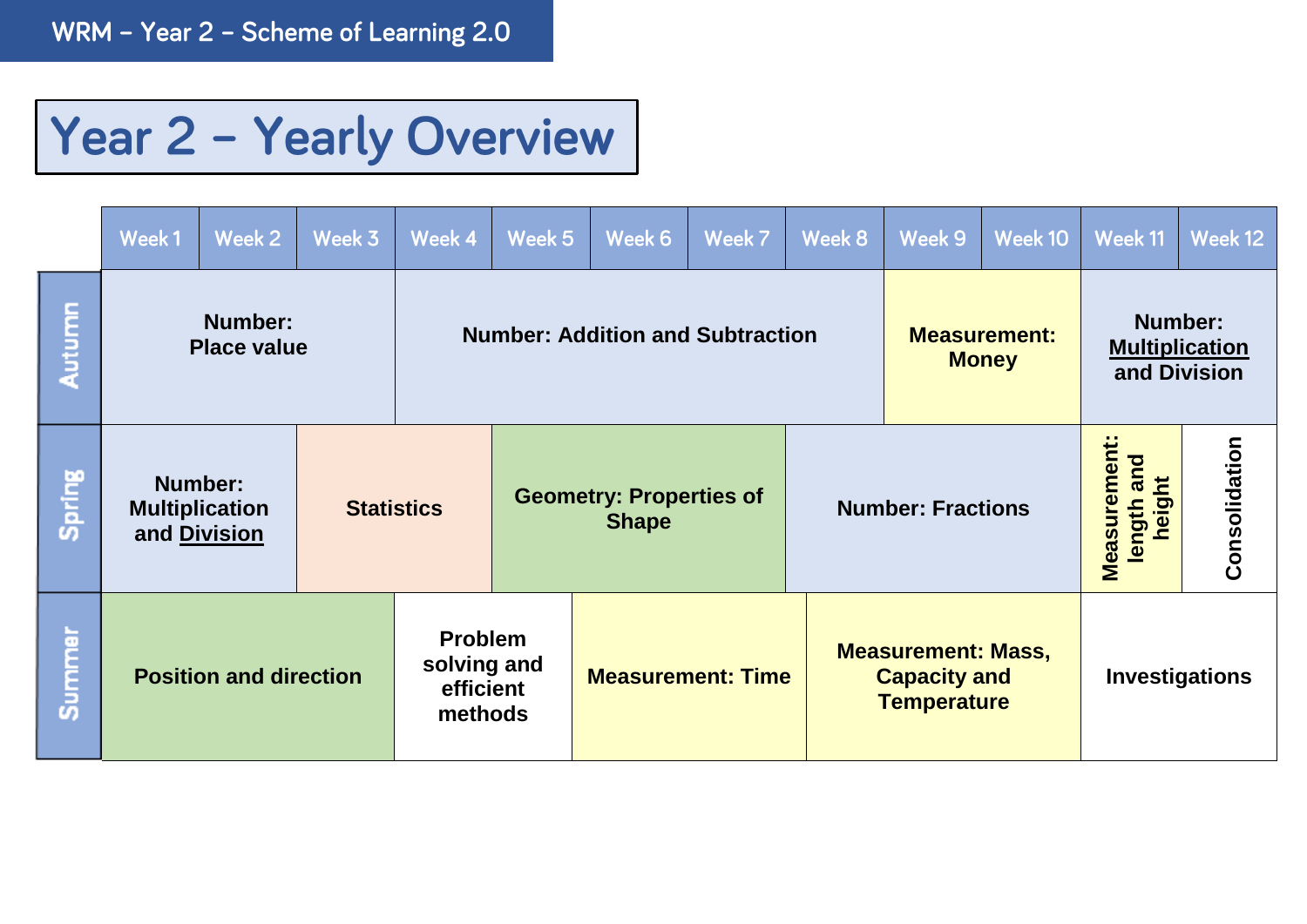## Year 2 - Autumn Term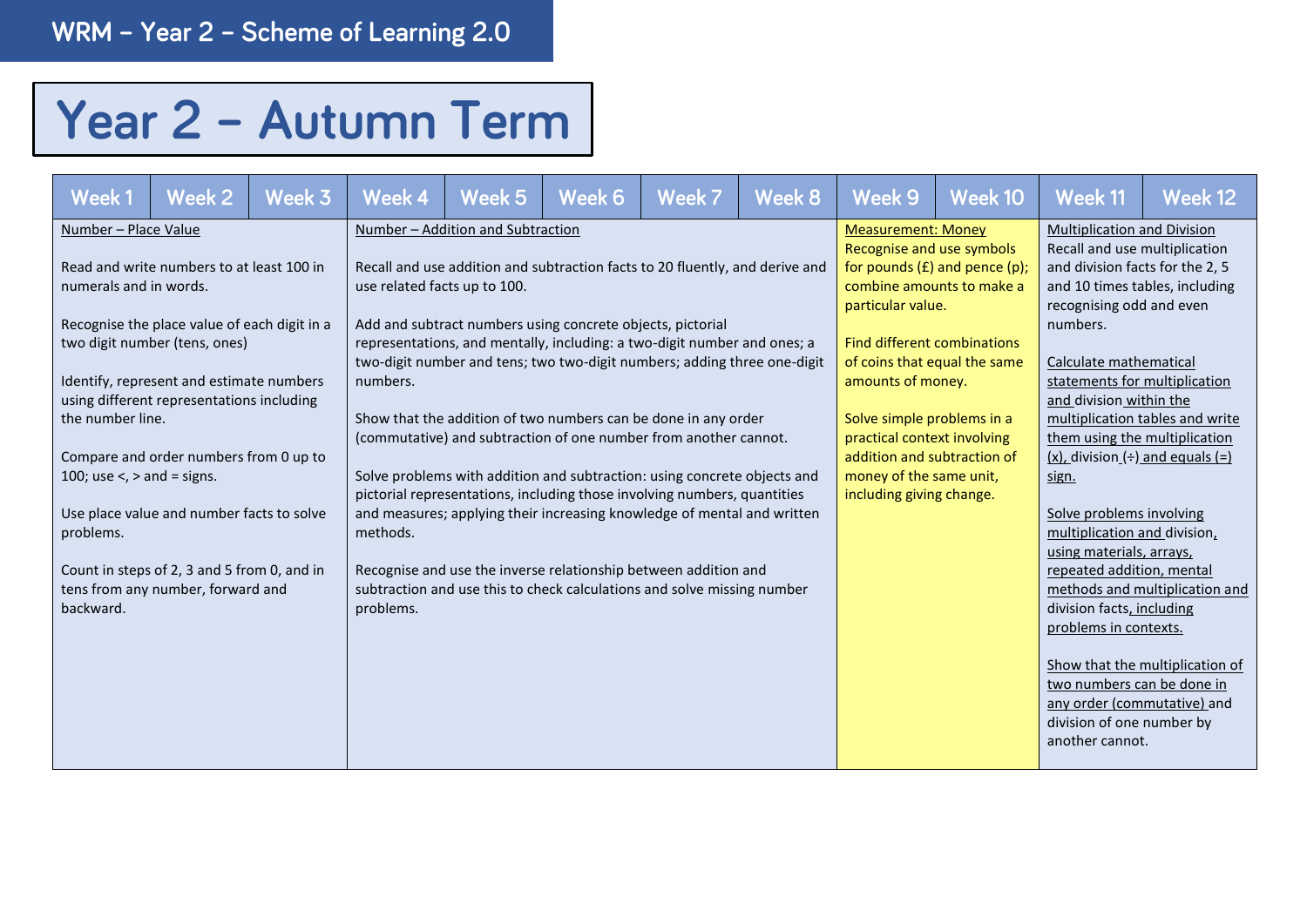## Year 2 - Spring Term

| Week 1                                                                                                                                                                                                                                                                                                                                                                                                                                                                                                         | Week 2                                                                                                                                                                                                                                        | Week 3                                                                                                                                                                                                                                                                                                                                               | Week 4 | Week 5                                                                               | Week 6                                                                                                                                                                                                                                                                                                                                                                                     | Week 7 | Week 8                          | Week 9                                                                                                                                                                                                                                                                                 | Week 10 | Week 11                                                                                                                                                                                                                                                                                                                                                                                                                                                                       | Week 12       |
|----------------------------------------------------------------------------------------------------------------------------------------------------------------------------------------------------------------------------------------------------------------------------------------------------------------------------------------------------------------------------------------------------------------------------------------------------------------------------------------------------------------|-----------------------------------------------------------------------------------------------------------------------------------------------------------------------------------------------------------------------------------------------|------------------------------------------------------------------------------------------------------------------------------------------------------------------------------------------------------------------------------------------------------------------------------------------------------------------------------------------------------|--------|--------------------------------------------------------------------------------------|--------------------------------------------------------------------------------------------------------------------------------------------------------------------------------------------------------------------------------------------------------------------------------------------------------------------------------------------------------------------------------------------|--------|---------------------------------|----------------------------------------------------------------------------------------------------------------------------------------------------------------------------------------------------------------------------------------------------------------------------------------|---------|-------------------------------------------------------------------------------------------------------------------------------------------------------------------------------------------------------------------------------------------------------------------------------------------------------------------------------------------------------------------------------------------------------------------------------------------------------------------------------|---------------|
| <b>Multiplication and Division</b><br>recognising odd and even<br>numbers.<br>Calculate mathematical<br>and division within the<br>multiplication tables and<br>write them using the<br>and equals $(=)$ signs.<br>Solve problems involving<br>multiplication and division,<br>using materials, arrays,<br>repeated addition, mental<br>methods and multiplication<br>and division facts, including<br>problems in contexts.<br>in any order (commutative)<br>and division of one number<br>by another cannot. | Recall and use multiplication<br>and division facts for the 2, 5<br>and 10 times tables, including<br>statements for multiplication<br>multiplication $(x)$ , division $(\div)$<br>Show that the multiplication<br>of two numbers can be done | <b>Statistics</b><br>Interpret and construct<br>simple pictograms, tally<br>charts, block diagrams and<br>simple tables.<br>Ask and answer simple<br>questions by counting the<br>number of objects in each<br>category and sorting the<br>categories by quantity.<br>Ask and answer questions<br>about totalling and<br>comparing categorical data. |        | vertices and faces.<br>and a triangle on a pyramid.]<br>shapes and everyday objects. | Geometry-properties of shape<br>Identify and describe the properties of 2-D<br>shapes, including the number of sides and<br>line symmetry in a vertical line.<br>Identify and describe the properties of 3-D<br>shapes, including the number of edges,<br>Identify 2-D shapes on the surface of 3-D<br>shapes, [for example, a circle on a cylinder<br>Compare and sort common 2-D and 3-D |        | Number - fractions<br>quantity. | Recognise, find, name and write fractions $\frac{1}{2}$ ,<br>$\frac{1}{4}$ , $\frac{2}{4}$ and $\frac{3}{4}$ of a length, shape, set of objects or<br>Write simple fractions for example, $\frac{1}{2}$ of 6 = 3<br>and recognise the equivalence of $\frac{2}{4}$ and $\frac{1}{2}$ . |         | Measurement:<br>length and<br>height<br>Choose and use<br>appropriate<br>standard units<br>to estimate and<br>measure<br>length/height in<br>any direction<br>$(m/cm)$ ; mass<br>(kg/g);<br>temperature<br>(°C); capacity<br>(litres/ml) to<br>the nearest<br>appropriate<br>unit, using<br>rulers, scales,<br>thermometers<br>and measuring<br>vessels<br>Compare and<br>order lengths,<br>mass,<br>volume/capacit<br>y and record<br>the results<br>using $>$ , $<$ and $=$ | Consolidation |